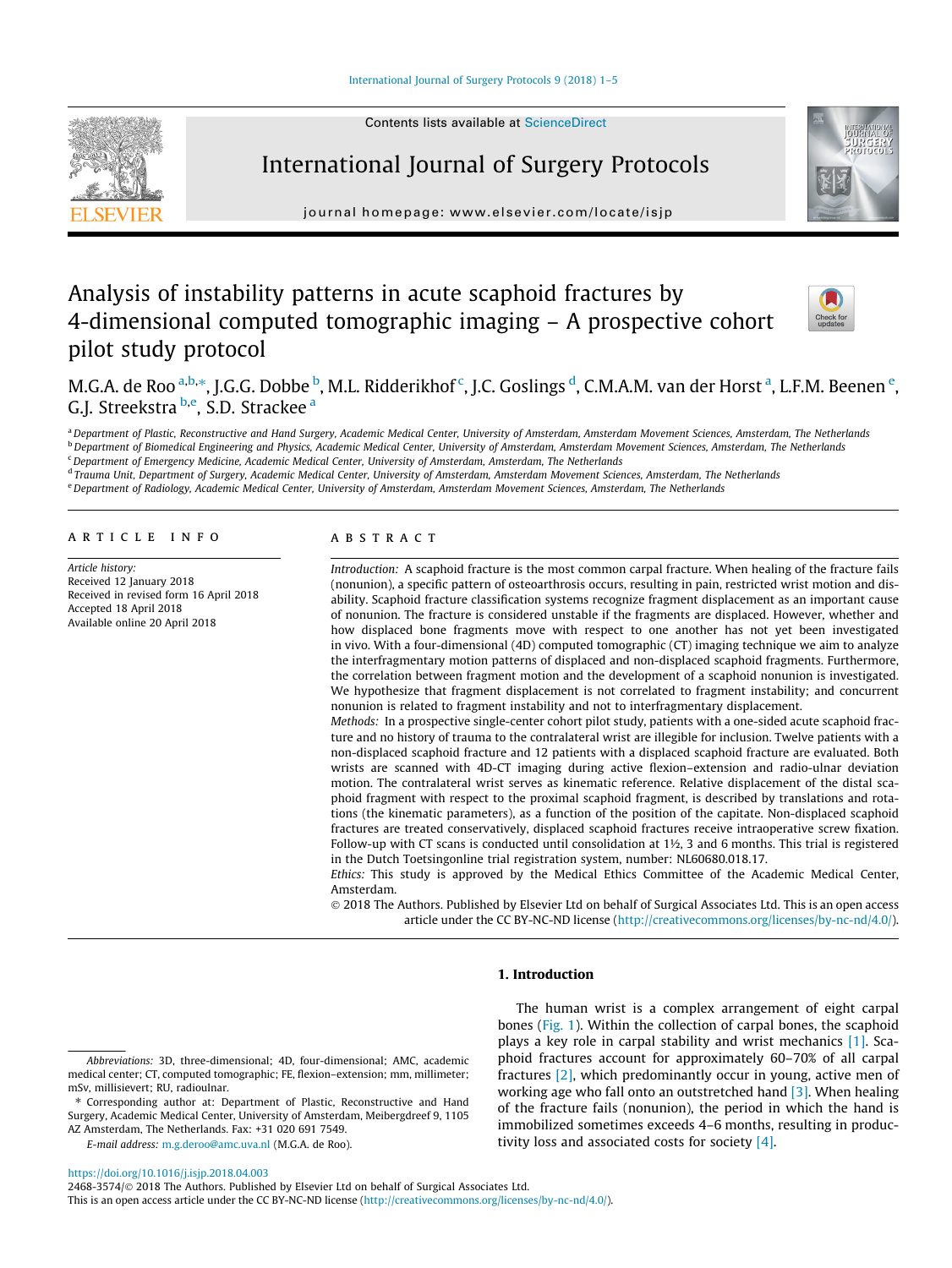<span id="page-1-0"></span>

Fig. 1. The scaphoid articulates with 5 surrounding bones. It plays a key role in the stability of the wrist and wrist mechanics.

To identify fractures that are prone to nonunion, 13 different scaphoid fracture classification systems are available. The classification systems are based on (1) fracture location, (2) fracture plane orientation, and (3) fracture stability/dislocation [\[5\].](#page-3-0) Although scaphoid fractures have an overall union rate of 90%, scaphoid bone fragments with a 1-mm (mm) dislocation are associated with union rates up to only 55% [\[6\]](#page-3-0). Within the group of patients with a dislocation it is not clear why the union rate is low, since fundamental understanding of mechanisms and causes of poor healing are lacking. An important reason for this knowledge gap is that current diagnosis of fragment instability is based on plain radiographs or CT scans of a static wrist. Steady-state imaging cannot reveal inter-fragmentary scaphoid motion when moving the wrist [\[7\]](#page-3-0), although it is likely that inter-fragmentary motion will play an important role in fracture healing  $[8]$ . We hypothesize that fragment displacement is not correlated to fragment instability; and concurrent nonunion is related to inter-fragmentary motion and not to interfragmentary dislocation.

# 2. Aim of the trial

Primary objective: What are the differences of interfragmentary motion patterns between displaced and non-displaced scaphoid fracture fragments?

Secondary objective: Is there a correlation between the motion patterns found between scaphoid fracture fragments and the development of a scaphoid nonunion?

# 3. Methods

#### 3.1. Study population

All patients with an acute scaphoid fracture are informed about the research project during their visit to the emergency department. Information is provided through personal explanation and written brochures. Subjects are included after signing a written informed consent.

# 3.1.1. Inclusion criteria

- Patients with a one-sided acute scaphoid fracture (on radiograph or CT scan)
- Patients are over the age of 16 years
- Patients who are willing and able to give informed consent

# 3.1.2. Exclusion criteria

- History of trauma (treated with a cast or surgically) to the contralateral non-fractured wrist
- Not able to understand the written informed consent
- (Peri-)lunar dislocation
- Pain, to the degree that the patient is not able or willing to move the hand

# 3.2. Trial site and sample size calculation

This protocol describes a prospective cohort pilot study and will be conducted at the Academic Medical Center (AMC), Amsterdam. It is the first time that this technique is used for the clinical evaluation of acute scaphoid fractures. A power analysis is performed with the nQuery advisor program. When the sample size is 12, a two-sided 95% Confidence Interval (95%-CI) for a single mean will extend 0.566 $\delta$  from the observed mean, assuming that the standard deviation is  $\delta$  and the confidence interval is based on the large sample *z* statistic  $[9]$ . In total we aim to include 24 participants: 12 participants with a displaced scaphoid fracture and 12 participants with a non-displaced scaphoid fracture.

# 3.3. Planned study conduct

After inclusion in the emergency department, patients will undergo a standard CT scan and a 4D-CT scan of both wrists with the Somatom Force CT scanner (Somatom Force, Siemens Healthineers, the Netherlands).

Based on the standard CT-scan, the patient will be categorized into:

- Nondisplaced or minimally displaced fractures
- Displaced fractures; defined as a >1-mm step-off between the bone segments. This is measured as a translation of a scaphoid fragment relative to the inertial axis of the scaphoid.

When the patient is in pain, pain medication will be provided, according to the pain medication protocol of the emergency department and on discretion of the treating physician. Patients presented to the emergency department in evenings, nights or weekends and willing to participate, will be scanned during the cast change in the first week after presentation ([Fig. 2](#page-2-0)).

# 3.3.1. Hand motion protocol

Both wrists of the patient are scanned during flexion–extension (FE) and radioulnar (RU) deviation. The patient is scanned in prone position, with the arm extended forward. The wrist is placed in a special positioning device to immobilize the elbow and to fixate the radius. The device has a grip bar and FE and RU motion axes. The RU axis is locked and a low dose 4D-CT is made in 10 s when the patient moves the wrist actively from extension to flexion. A second 4D-CT scan is made after the FE axis is locked and a 10 s active motion from radial to ulnar deviation follows. First the unharmed wrist is scanned. A regular dose static CT scan of the forearms in neutral position is obtained, to evaluate the alignment of the fracture fragments after wrist motion. The neutral position is accomplished by aligning the third metacarpal with the dorsal surface of the forearm.

#### 3.3.2. Image acquisition

The 10 s of 4D-CT data acquisition will result in 32 volume reconstructions. Each volume reconstruction belongs to a certain position of the hand during the dynamic motion. For reconstruc-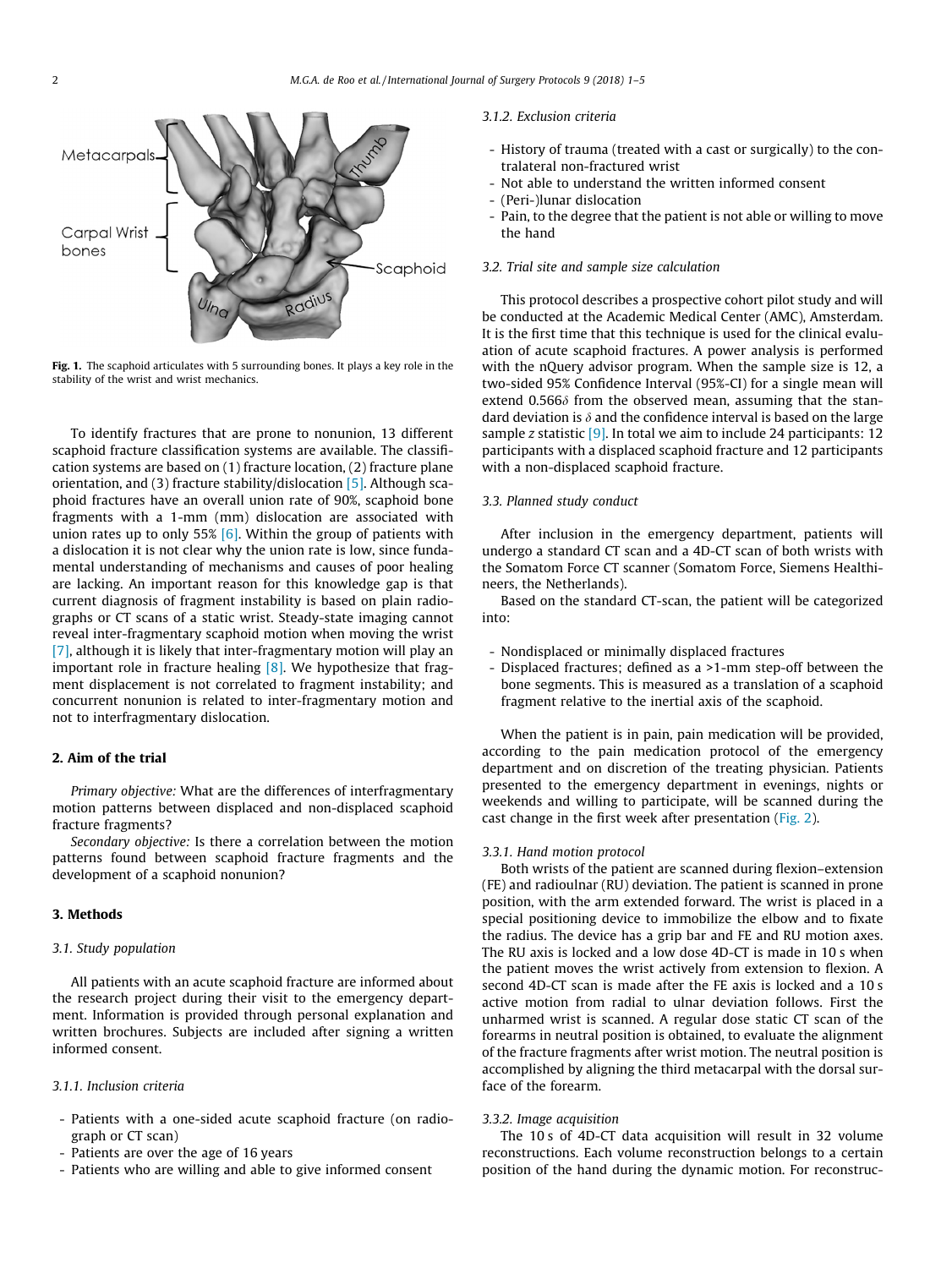<span id="page-2-0"></span>

during flexion-extension and radioulnar deviation of both wrists is obtained. \* Patients are followed up until the scaphoid fragments are united.

tion of the bone geometry, we will acquire a regular static 3D-CT scan of the forearm in neutral position, with a slice thickness of 0.6 mm.

# 3.3.3. Segmentation of carpal bones and radius

The Articulus program  $\odot$  (Academic Medical Center Amsterdam, University of Amsterdam) is used for segmentation and analysis of the 4D data. Segmentation of the carpal bones and radius is created through threshold-connected region growing, followed by a binary closing algorithm for filling residual holes and closing of the outline based on the regular CT image. Then a Laplacian level-set segmentation growth algorithm is used to advance pixel dispersion toward the edge of the bone [\[10\].](#page-3-0) The distal and proximal fragments of the scaphoid are segmented individually. The scans of the left wrists are mirrored to right wrists before segmentation for the purpose of comparing motion patterns.

# 3.3.4. Registration of translations and rotations of individual bones

After segmentation, the 3D bone models and/or fragments will be registered to the respective frames in the 4D scan. Registration is a semi-automatic procedure, which starts by aligning the bones/ segments with the respective bones in the first frame of a 4D scan. If the inter-frame repositioning is relatively small the registration procedure can automatically find the position in consecutive frames [\[11\].](#page-3-0) Visual inspection is required to assess whether correct alignment is established.

#### 3.3.5. Identifying the fracture location

The fracture location is quantified by aligning the proximal segment of the affected scaphoid model with the healthy scaphoid model of the contralateral bone. A central axis is determined, along which the healthy scaphoid model is subdivided into three regions of equal length. The regions are used to identify the fracture location. To categorize the fractures, the percentage of the fracture that lies in the proximal, central or distal third part of the scaphoid is determined (Fig. 3). The central axis is further used to quantify the dislocation of the bone segments. The central axis is calculated using the points describing the healthy scaphoid model by calculating the centroid and the moment of inertia tensor. Eigenvector analysis of the inertia tensor provides three eigenvectors and eigenvalues. The central axis runs through the centroid and in the direction of the eigenvector with the smallest eigenvalue.

# 3.3.6. Describing kinematics

An anatomical coordinate system for the radius will be placed by a computerized positioning algorithm [\[12\]](#page-4-0). The origin of the coordinate system is located midway between the radio-scaphoid fossa and the radio-lunate fossa of the distal radius. The Z-axis is parallel to the long shaft of the radius that intersects with the origin. The X-axis is the line perpendicular to the Z-axis in a plane defined by the tip of the radial styloid, the base of the concavity of the sigmoid notch, and the specified origin. The Y-axis is defined as the common line perpendicular to both the X- and Z-axes. The +X-axis is the axis of flexion ( $\varphi x \ge 0^\circ$ ) and extension ( $\varphi x < 0^\circ$ ); the +Z-axis is the axis of supination ( $\varphi z \ge 0^{\circ}$ ) and pronation ( $\varphi z$  $\langle 0^\circ \rangle$ ; and the +Y-axis is the axis of radial ( $\varphi y \ge 0^\circ$ ) and ulnar ( $\varphi$ y < 0°) deviation (rotation sequence y, x, z).

# 3.3.7. Treatment and follow-up

Based on the radiograph or CT scan, used to diagnose the acute scaphoid fracture, the standard treatment care and follow-up will Fig. 2. Workflow diagram for patients with a scaphoid fracture. A 4D-CT scan be maintained. Displaced fractures will undergo surgical treatment



Fig. 3. Division of the scaphoid into three parts of equal length as measured along the central axis: distal (no. 1), central (no. 2) and proximal (no. 3) part of the healthy scaphoid.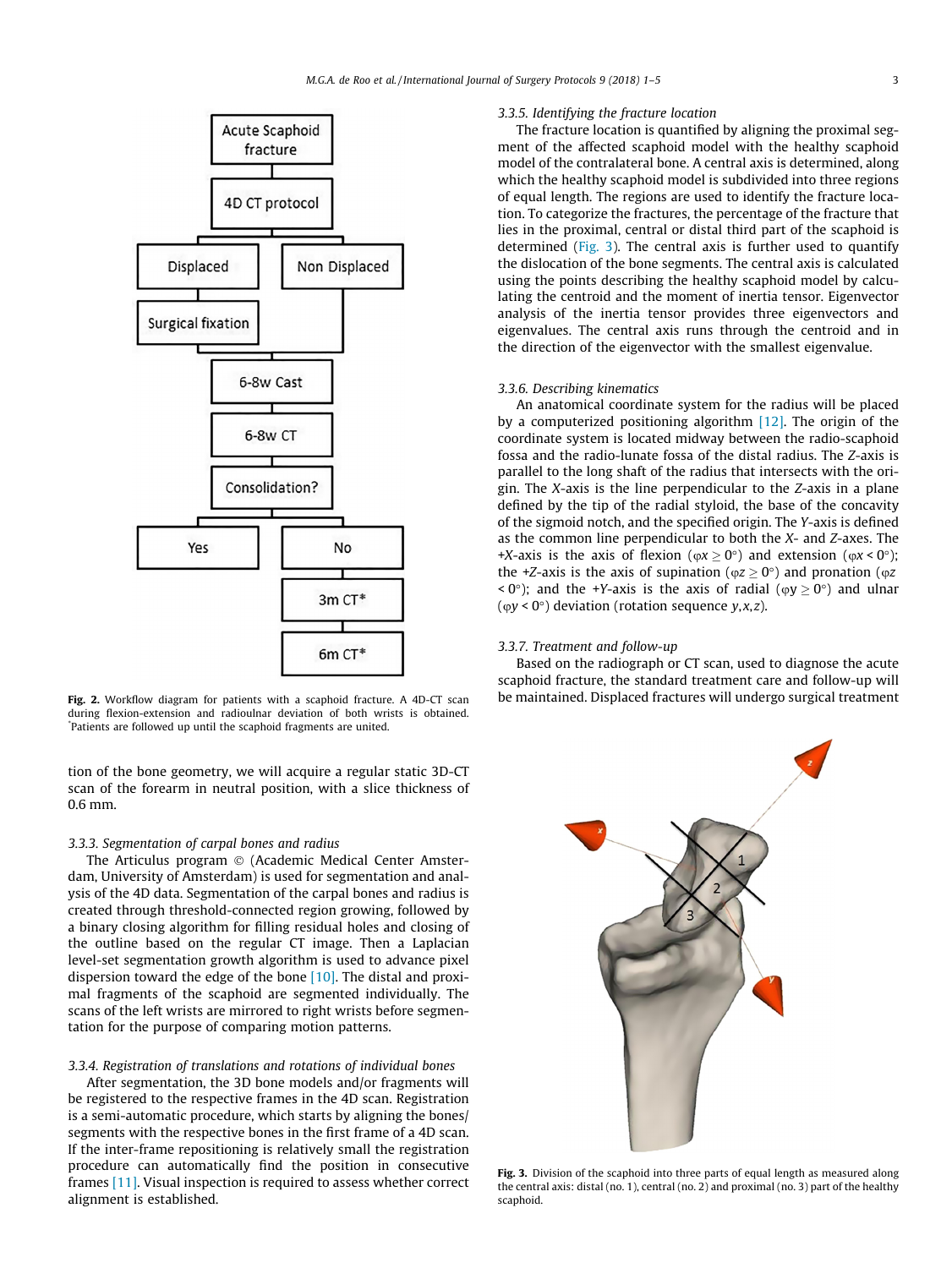<span id="page-3-0"></span>by screw fixation; non-displaced fractures will receive cast treatment without immobilization of the thumb [\[13\].](#page-4-0) Follow-up will be conducted with CT scans at 1½, 3 and 6 months (Somatom Force, and Somatom AS+, Siemens Healthineers, the Netherlands).

# 3.4. Statistical analysis

The 4D-CT scan provides 32 different time frames of one motion cycle. We defined global wrist motion as the rotation and translation of the capitate with respect to the radius [\[14\].](#page-4-0) The norm of the translation parameters ( $\Delta x$ ,  $\Delta y$ ,  $\Delta z$ ) and rotation parameters ( $\phi x$ ,  $\phi$  $y$ ,  $\phi z$ ) is used to represent the translation and rotation error [\[15\]](#page-4-0).

To be able to answer what the differences are between interfragmentary motion patterns of displaced and non-displaced scaphoid fracture fragments, the rotation and translation error of the distal scaphoid, relative to the proximal scaphoid during FE and RU motion will be described using a linear mixed model analysis. To correlate the amount of motion to time to union, the Holm test adjusted for multiple comparisons will be used. To evaluate different motion parameters between the injured and noninjured wrist of the same individual, we will use a linear mixed model analysis.

#### 3.5. Methods for minimizing bias

Minimizing selection bias: All patients that meet the inclusion criteria and give informed consent will be included in this trial.

Minimizing attrition bias: The trial is prospectively registered in the Dutch Toetsingonline trial registration system (number: NL60680.018.17). Selective reporting is avoided by publishing this trial protocol according to the STROCSS guideline [\[16\].](#page-4-0)

Minimizing other bias: Financial relationships and conflicts of interest that could influence the outcomes of the trial will be stated explicitly.

# 4. Ethics and data protections

This study is approved by the Medical Ethics Committee of the Academic Medical Center, Amsterdam. Publishing the protocol of this study is in compliance with the STROCSS guideline to strengthen reporting in surgical cohort studies [\[16\]](#page-4-0). The radiation exposure of 4D-CT scans in addition to conventional CT scanning is within the category IIa (0.1–1 mSv) of the International Commission on Radiological Protection (ICRP), which qualifies as: minor risk. No healthy control group is needed, since the contralateral wrist of the patient is scanned. A subject's identification code list will be used to link the data to the subjects. The investigator will safeguard the key to the code. The handling of personal data complies with the Dutch personal Data Protection Act.

# Conflicts of interest

The authors declare that they have no competing interests.

# Funding

Financial support for this trial is provided by the AO Foundation – AO Trauma, Switzerland, project no. AOTEURC-2017\_011. The AO Foundation was not involved in the design of this study and preparation of this manuscript.

# Ethical approval

This study is approved by the Medical Ethics Committee of the Academic Medical Center, Amsterdam. Approval number: 2017\_055#B2017237.

# Research registration unique identifying number (UIN)

This trial is registered in the Dutch Toetsingonline trial registration system, number: NL60680.018.17 [\(https://www.toetsin](https://www.toetsingonline.nl/)[gonline.nl/](https://www.toetsingonline.nl/)).

#### Author contribution

All authors participated in the design of the study. MGAR: Participated in the design of the study and drafted the manuscript. JGGD: Participated in the design of the study and helped to draft the manuscript. MLR: Participated in the design of the study and helped to draft the manuscript. JCG: Participated in the design of the study and drafted the manuscript. CMAMH: Participated in the design of the study and critical revision of the manuscript. LFMB: Participated in the design of the study and critical revision of the manuscript. GJS: Participated in the design of the study and critical revision of the manuscript. SDS: Participated in the design of the study and critical revision of the manuscript. All authors have read and approved the final study protocol manuscript.

# Guarantor

MGA de Roo and SD Strackee are the guarantors of this trial.

# Appendix A. Supplementary data

Supplementary data associated with this article can be found, in the online version, at [https://doi.org/10.1016/j.isjp.2018.04.003.](https://doi.org/10.1016/j.isjp.2018.04.003)

# References

- [1] R.A. Berger, The anatomy of the scaphoid, Hand Clin. 17 (4) (2001) 525-532.
- [2] S. Alshryda, A. Shah, S. Odak, J. Al-Shryda, B. Ilango, S.R. Murali, Acute fractures of the scaphoid bone: systematic review and meta-analysis, Surgeon 10 (4) (2012) 218–229, [https://doi.org/10.1016/j.surge.2012.03.004.](https://doi.org/10.1016/j.surge.2012.03.004)
- [3] V.S. Pao, J. Chang, Scaphoid nonunion: diagnosis and treatment, Plast. Reconstruct. Surg. 112 (6) (2003) 1666–1676, [https://doi.org/10.1097/01.](https://doi.org/10.1097/01.PRS.0000086090.43085.66) [PRS.0000086090.43085.66.](https://doi.org/10.1097/01.PRS.0000086090.43085.66)
- [4] M.C.E. de Putter, R.W. Selles, S. Polinder, M.J.M. Panneman, S.E.R. Hovius, E.F. van Beeck, Economic impact of hand and wrist injuries: health-care costs and productivity costs in a population-based study, J. Bone Joint Surg. Am. (2012), <https://doi.org/10.2106/JBJS.K.00561>.
- [5] P.W. Ten Berg, T. Drijkoningen, S.D. Strackee, G.A. Buijze, Classifications of acute scaphoid fractures: a systematic literature review, J. Wrist Surg. 5 (2) (2016) 152–159, [https://doi.org/10.1055/s-0036-1571280.](https://doi.org/10.1055/s-0036-1571280)
- [6] S.J. Rhemrev, D. Ootes, F.J. Beeres, S.A. Meylaerts, I.B. Schipper, Current methods of diagnosis and treatment of scaphoid fractures, Int. J. Emerg. Med. 4 (2011) 4, <https://doi.org/10.1186/1865-1380-4-4>.
- [7] E.L. Leventhal, S.W. Wolfe, D.C. Moore, E. Akelman, A.P. Weiss, J.J. Crisco, Interfragmentary motion in patients with scaphoid nonunion, J. Hand Surg. Am. 33 (7) (2008) 1108–1115, <https://doi.org/10.1016/j.jhsa.2008.03.008>.
- [8] G.A. Buijze, P. Jorgsholm, N.O. Thomsen, A. Bjorkman, J. Besjakov, D. Ring, Factors associated with arthroscopically determined scaphoid fracture displacement and instability, J. Hand Surg. Am. 37 (7) (2012) 1405–1410, [https://doi.org/10.1016/j.jhsa.2012.04.005.](https://doi.org/10.1016/j.jhsa.2012.04.005)
- [9] S.A. Julious, Sample size of 12 per group rule of thumb for a pilot study, Pharmaceut. Statist. 4 (4) (2005) 287–291, <https://doi.org/10.1002/pst.185>.
- [10] J.G. Dobbe, S.D. Strackee, A.W. Schreurs, R. Jonges, B. Carelsen, J.C. Vroemen, C. A. Grimbergen, G.J. Streekstra, Computer-assisted planning and navigation for corrective distal radius osteotomy, based on pre- and intraoperative imaging, IEEE Trans. Biomed. Eng. 58 (1) (2011) 182–190, [https://doi.org/10.1109/](https://doi.org/10.1109/TBME.2010.2084576) [TBME.2010.2084576.](https://doi.org/10.1109/TBME.2010.2084576)
- [11] B. Carelsen, R. Jonges, S.D. Strackee, M. Maas, P. van Kemenade, C.A. Grimbergen, M. van Herk, G.J. Streekstra, Detection of in vivo dynamic 3-D